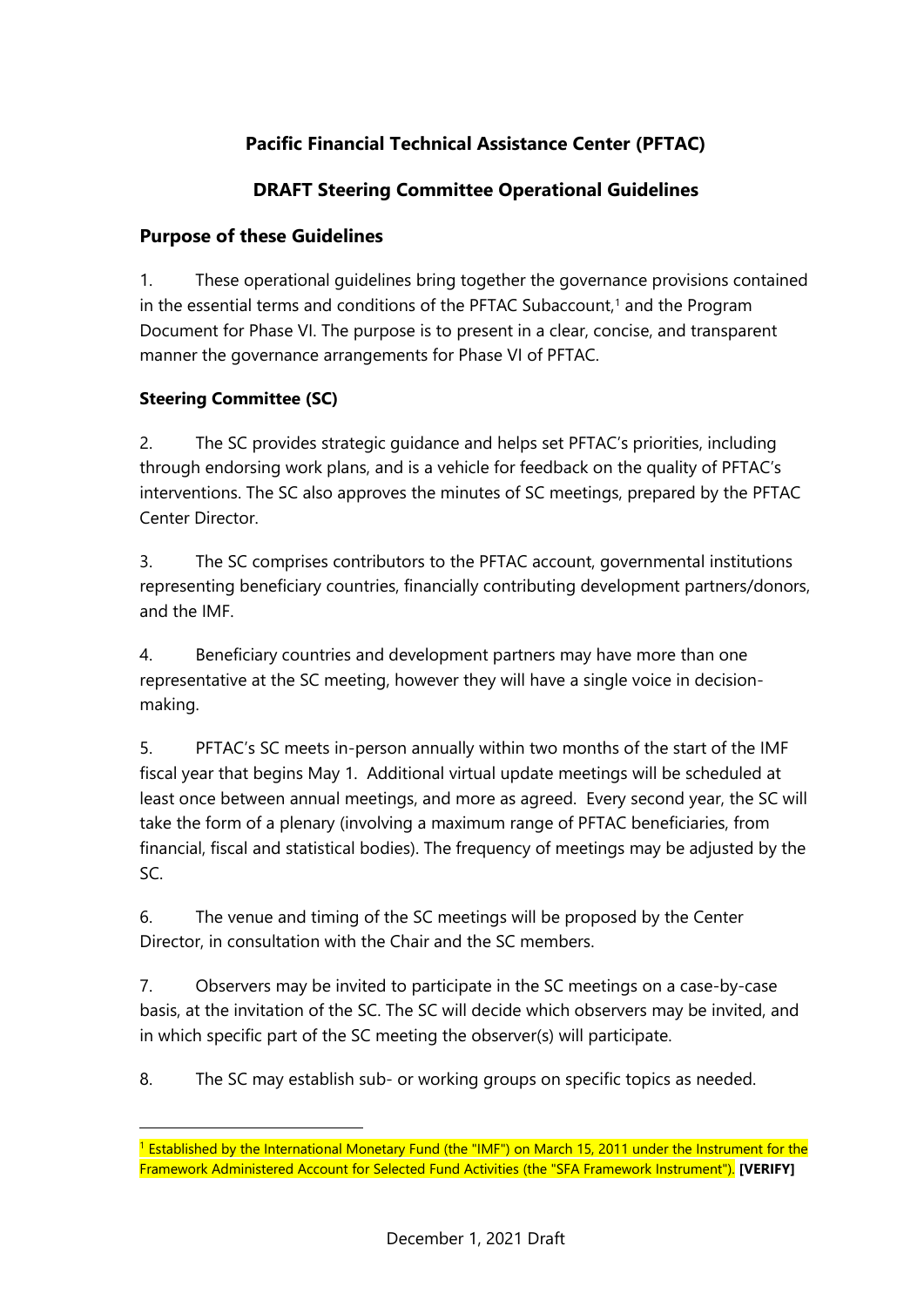9. The SC's decision-making process (excluding endorsement of the work plan) will be governed by consensus. If consensus is not possible, then a proposed decision may be postponed or withdrawn, or submitted for consideration on a lapse-of-time basis. The SC reserves the right to further define the decision-making process during the SC meetings.

10. In order to facilitate effectiveness of SC meetings, PFTAC beneficiary countries may organize into constituencies. **[Is this needed?]**

11. A quorum for the SC consists of representation of over 50 percent of contributors to the PFTAC Subaccount.

## **The Chair and Vice Chair**

12. The PFTAC SC is chaired by a representative of PFTAC's beneficiary countries. Following consultation with the outgoing Chair and PFTAC beneficiaries, the Center Director will put forward a proposal to the Steering Committee. A Vice Chair will also be proposed.

13. The term of the Chair will be three years. When a Chair's term expires, the Vice Chair seated at that time becomes the Chair. The Chair and Vice Chair will be selected by consensus.

14. If the Chair is no longer able to fulfill his/her role, the Vice Chair will take over the responsibilities as Chair, beginning a new three-year term.

15. The Chair will be responsible for the preparation of the agenda for the SC, jointly with the Center Director. Together the Chair and Center Director will consult on potentially contentious issues before bringing them to the broader SC membership, and issues of urgency or controversy that arise during operations.

16. When decisions are required of the SC outside of the meetings, the Chair will be responsible for convening the decision of the SC, done by circulation of an email to SC members, with information and the notification of the decision making mechanism i.e., by non-objection. The Vice Chair takes over the role of Chair when the Chair is absent.

## **Work Plan**

17. PFTAC's annual work plan is developed in consultation with member countries and within the context of the IMF's TA prioritization process, which takes into account each beneficiary country's macroeconomic reform strategy, and within the framework of PFTAC's Program Document.

18. PFTAC's annual work plan consists of member countries' TA programs (which may form part of broader regional projects), TA and training for eligible regional bodies or in